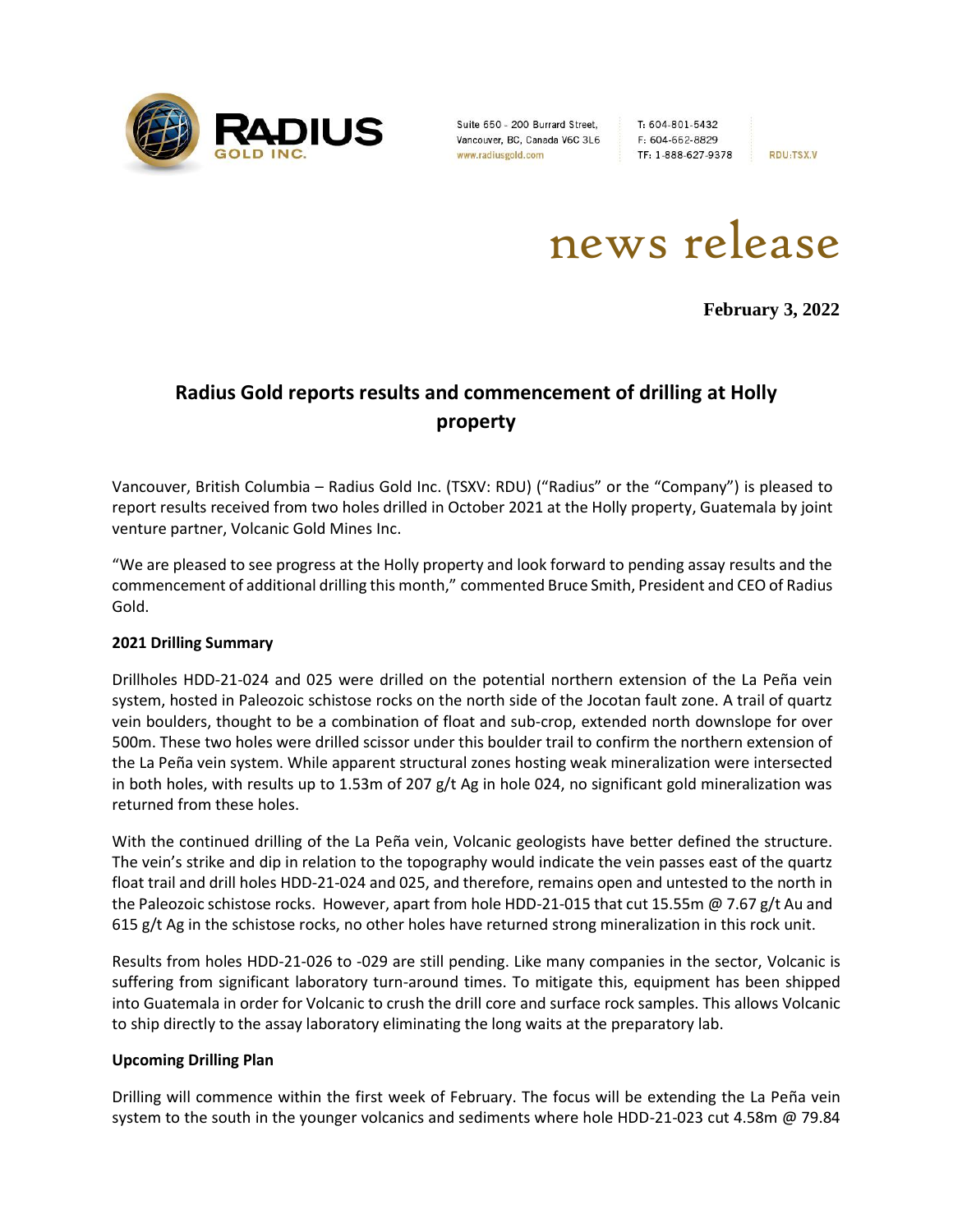g/t Au and 5,053 g/t Ag, 200m south of Hole HDD-21-015 reported above. Volcanic will also target mineralization down dip along the 200m strike so far established.

Drill holes are also planned at the El Pino vein where previous drilling intersected significant results up to 4.23m @ 4.0 g/t Au, 136 g/t Ag from veins and veinlets at much higher elevations. Drilling is also planned at the undertested large Ipala structure where anomalous gold/silver has been defined in soil and rock samples over several hundred meters.

### **Regional Exploration**

Regional work continues to identify new target areas, especially along the Motagua Norte structural zone where prospects continue to demonstrate visible coarse gold in stream sediments and in rock crushed in the field and panned. The delays in laboratory turn around time have allowed Volcanic to return to this basic method that generated the gold rushes of old. Results of this work are indicating that this is an important target area that has been mapped over several kilometers. The contact of serpentinite bodies with metamorphosed volcanic rocks appears to localize the quartz bearing fluids that are associated with free gold yielding values up to 320 g/t Au.

Volcanic and Radius are working with environmental consultants to complete the studies needed to have these concessions granted with Q1 2022.

#### **Banderas Property**

At Banderas Volcanic continues the effort to regain the social licence in order to continue with the exploration work that generated excellent result previously. The communities at Banderas suffer from significant poverty and unemployment, and a large percentage of the local population would like to see us return, generate employment and assist with community development and infrastructure. Access agreements are in place with the community covering the drill project, but further consultation and work is required.

# **Technical Information**

Bruce Smith, M.Sc. (Geology), a member of the Australian Institute of Geoscientists, is Radius's Qualified Person as defined by National Instrument 43-101 - Standards of Disclosure for Mineral Projects. Mr. Smith has 27 years of mineral exploration experience and has prepared and approved the technical information contained in this news release.

# **Quality Assurance and Quality Control**

Diamond drilling at Holly project followed industry standard procedures for core drilling and analysis. Drilling is carried out using NQ and HQ size tooling. Drill core is cut in half using a rock saw with one-half of the core then taken as a sample for analysis. Sample intervals are generally 1m intervals, producing samples of between 2 to 9 kg. Half-core samples are delivered to the internationally certified Bureau Veritas Mineral laboratory facilities in Nicaragua where the samples are prepared. Assays are completed by Bureau Veritas certified laboratories. The samples are fire assayed for Au and are analyzed for Ag and multi-elements using method code ICP following a four-acid digestion. Overlimits are analyzed using an appropriate method. Multi-element geochemical standards and blanks are routinely entered into the drill core sample stream to monitor laboratory performance. Quality control samples submitted were returned within acceptable limits.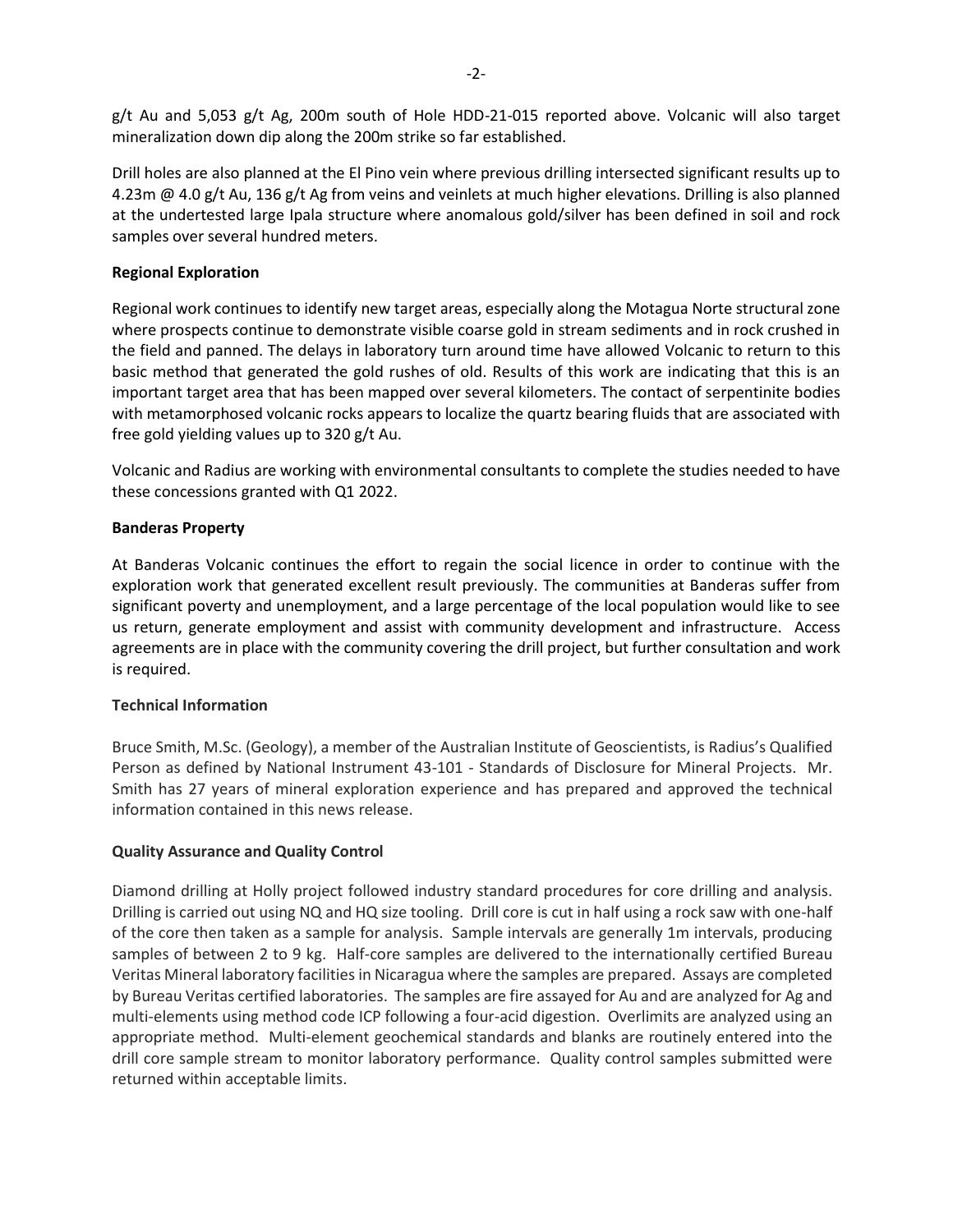#### **Radius Gold Inc.**

Radius has a portfolio of projects located in Mexico, United States and Guatemala which it continues to advance, utilizing partnerships where appropriate in order to retain the Company's strong treasury. At the same time, management is seeking out additional investment and project acquisition opportunities across the globe. Radius is a member of the Gold Group of companies, led by Simon Ridgway.

#### ON BEHALF OF THE BOARD

Bruce Smith President and CEO

Symbol: TSXV-RDU

Contact: Bruce Smith 200 Burrard Street, Suite 650 Vancouver, BC V6C 3L6

Tel: 604-801-5432; Toll free 1-888-627-9378; Fax: 604-662-8829 Email: info@goldgroup.com Website: www.radiusgold.com

*Neither the TSX Venture Exchange nor the Investment Industry Regulatory Organization of Canada accepts responsibility for the adequacy or accuracy of this release.*

#### **Forward-looking statements**

*Certain statements contained in this news release constitute forward-looking statements within the meaning of Canadian securities legislation. All statements included herein, other than statements of historical fact, are forwardlooking statements and include, without limitation, the results of exploration work and future plans at the Company's properties. Often, but not always, these forward looking statements can be identified by the use of words such as "estimate", "estimates", "estimated", "potential", "open", "future", "assumed", "projected", "used", "detailed", "has been", "gain", "upgraded", "offset", "limited", "contained", "reflecting", "containing", "remaining", "to be", "periodically", or statements that events, "could" or "should" occur or be achieved and similar expressions, including negative variations.*

*Forward-looking statements involve known and unknown risks, uncertainties and other factors which may cause the actual results, performance or achievements of the Company to be materially different from any results, performance or achievements expressed or implied by forward-looking statements. Such uncertainties and factors include, among others, whether the planned exploration work at the Company's properties will proceed as intended; changes in general economic conditions and financial markets; the Company or any joint venture partner not having the financial ability to meet its exploration and development goals; risks associated with the results of exploration and development activities, estimation of mineral resources and the geology, grade and continuity of mineral deposits; unanticipated costs and expenses; and such other risks detailed from time to time in the Company's quarterly and annual filings with securities regulators and available under the Company's profile on SEDAR at [www.sedar.com.](http://www.sedar.com/) Although the Company has attempted to identify important factors that could cause actual actions, events or results to differ materially from those described in forward-looking statements, there may be other factors that cause actions, events or results to differ from those anticipated, estimated or intended.*